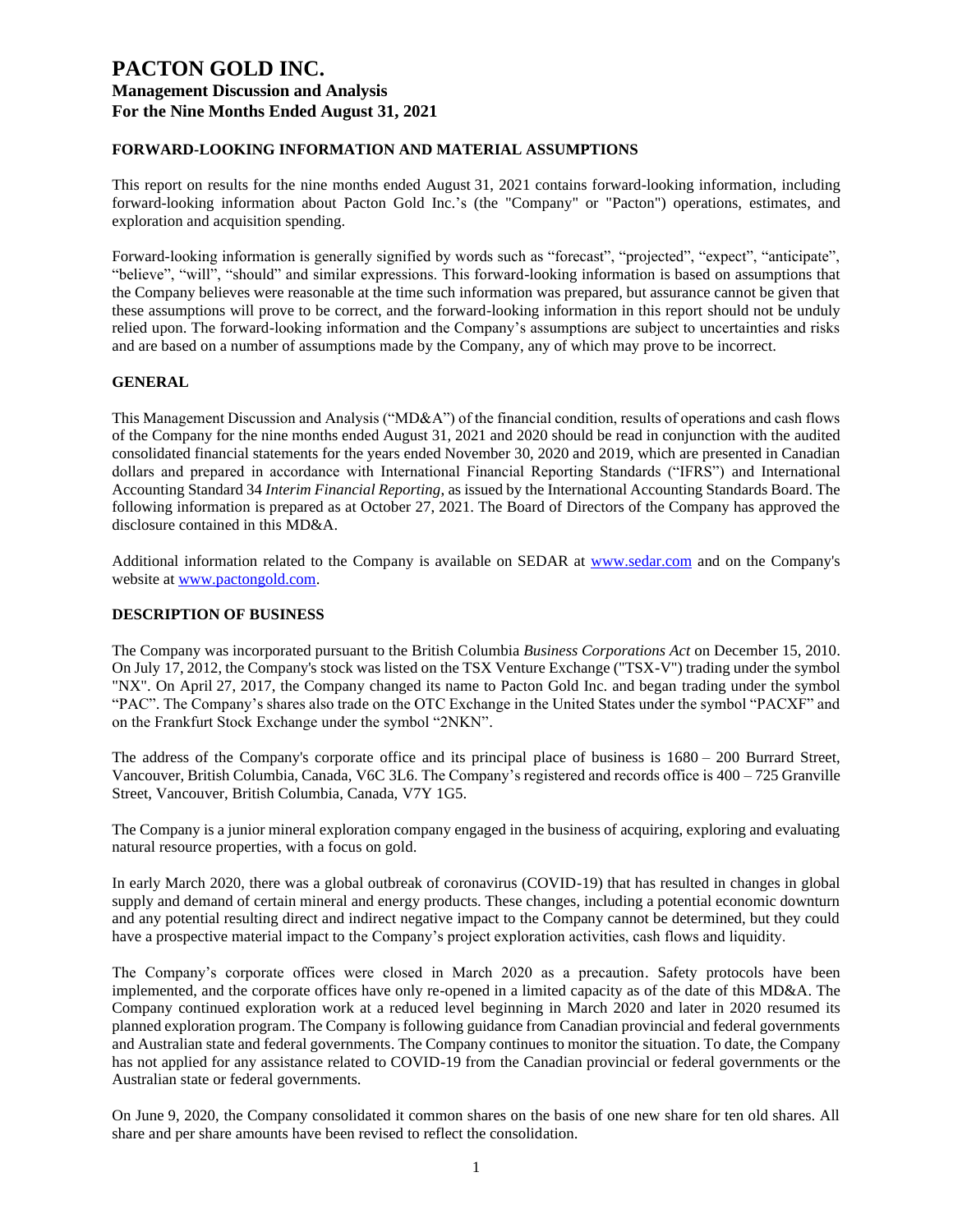## **EXPLORATION PROJECTS – AUSTRALIA**

Pilbara Project

## **Arrow (Pilbara) Pty. Ltd. ("Arrow Pilbara")**

On May 11, 2018, the Company entered into a share purchase and option agreement whereby the Company could earn up to an 80% interest in Arrow Pilbara, an Australian proprietary limited exploration company. Arrow Pilbara holds two granted tenement licenses and two applications for licenses in the Pilbara Region of Western Australia.

Under the terms of the agreement, the Company was required to make cash payments and issue common shares and common share purchase warrants of the Company to acquire a 51% interest in Arrow Pilbara as follows:

• Issue 108,695 common shares (issued and valued at \$695,652) and 108,695 common share purchase warrants (issued and valued at \$583,761) exercisable into one share at \$3.50 for three years and pay \$445,995 (paid).

To acquire a further 29% interest in Arrow Pilbara, the Company was required to:

- Pay \$250,000 or an equivalent number of common shares based on the five-day trailing volume-weighted average price at the time of issue, subject to a floor price of no lower than \$1.90 per common share; and
- Fund exploration expenditures up to a maximum of \$500,000.

The vendor retains a right to explore for, mine and extract lithium, caesium and tantalum from the property.

A discovery bonus of \$500,000 cash is payable if the Company reports a National Instrument ("NI") 43-101-defined "measured mineral resource" or "inferred mineral resource" of at least 100,000 ounces of gold on the property.

The Company also issued 22,794 common shares valued at \$58,125 as a finder's fee on the transaction.

The acquisition of 51% of Arrow Pilbara has been accounted for as an acquisition of assets and liabilities, as Arrow Pilbara does not meet the definition of a business under IFRS 3 *Business Combinations*. The acquisition of the net assets of Arrow Pilbara was recorded at the fair value of the consideration transferred of \$1,637,538, as detailed above. The net assets acquired were as follows:

| <b>Net Assets Acquired</b>                                    |   |                          |
|---------------------------------------------------------------|---|--------------------------|
| Exploration and evaluation assets<br>Non-controlling interest | S | 3,210,860<br>(1,573,322) |
|                                                               |   | 1,637,538                |

On August 20, 2018, the Company entered into a share purchase agreement to acquire the remaining ownership interest in Arrow Pilbara. Under the terms of the agreement, the Company will acquire the remaining 49% ownership interest in Arrow Pilbara by paying \$1,000,000 (paid) and issuing 200,000 common shares (issued and valued at \$820,000).

The purchase of the remaining 49% interest was accounted for as follows:

| <b>Acquisition of 49% Interest</b>      |             |
|-----------------------------------------|-------------|
| Additional consideration paid           | 1,820,000   |
| Elimination of non-controlling interest | (1,573,322) |
| Loss on acquisition                     | 246,678     |

On January 6, 2020, the Company surrendered two tenement licenses, which resulted in an impairment charge of \$636,906 for the year ended November 30, 2019.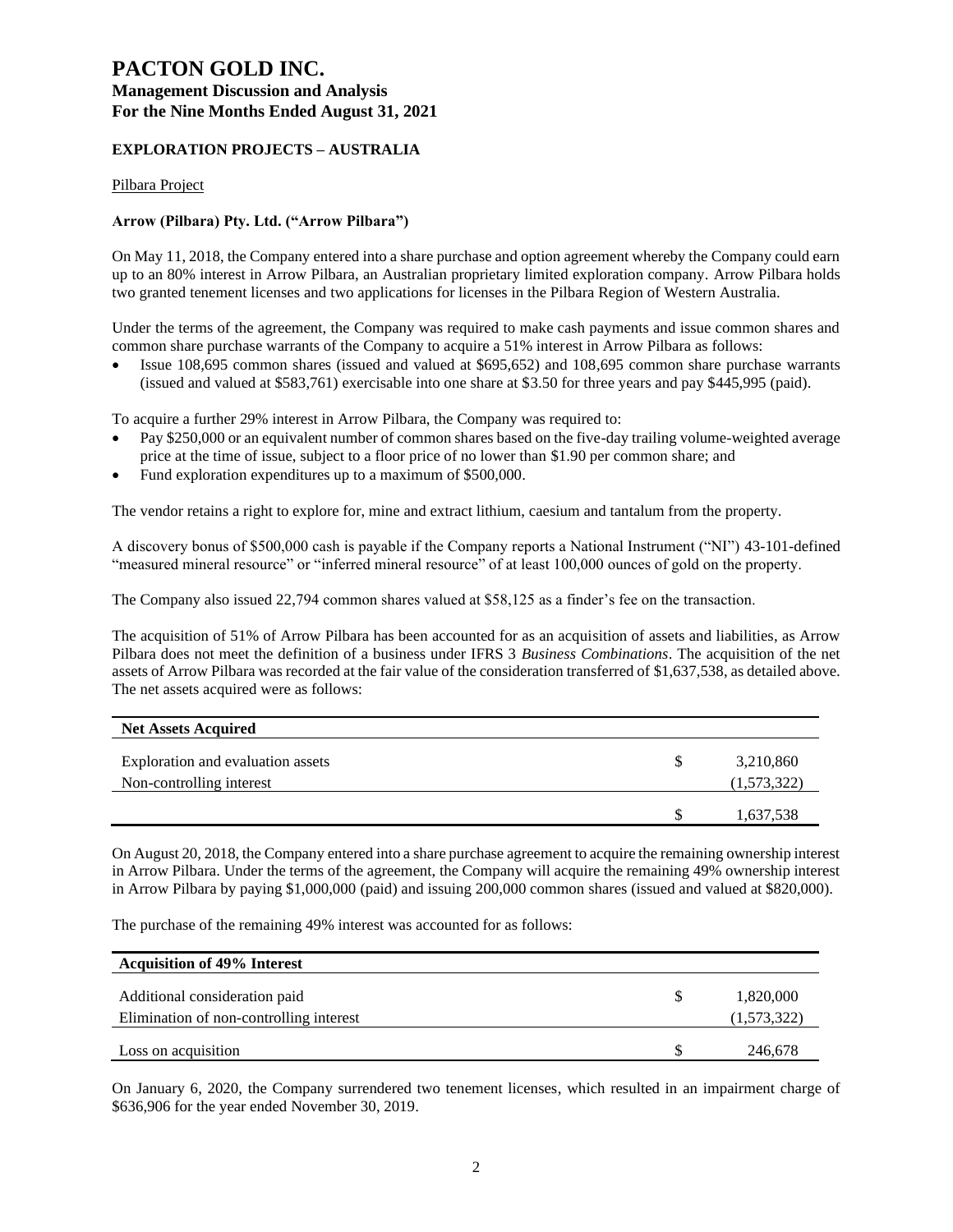On February 16, 2021, the Company sold a 75% interest in the Arrow Pilbara property and the Yandicoogina and Boodalyerrie property. The Company received \$500,000 and 129,721,250 common shares of Raiden Resources Limited ("Raiden"), a company listed on the Australian Securities Exchange (valued at \$2,327,503 based on the trading price on February 19, 2021 and net of their put option value for a six-month hold period). The Company will receive a further \$500,000 by February 16, 2022.

On March 29, 2021, the Company issued 100,000 common shares valued at \$139,000 as a finder's fee for the sale of a 75% interest in the Arrow Pilbara property and the Yandicoogina and Boodalyerrie property. The finder's fee was recorded as a transaction cost during the nine months ended August 31, 2021.

On June 18, 2021, the Company completed the sale of its remaining 25% interest in the Arrow Pilbara property and the Yandicoogina and Boodalyerrie property, along with certain equipment owned by the Company. The Company received Australian ("AUD") \$200,000 and 36,338,315 common shares of Raiden (valued at \$723,695 based on the trading price on June 18, 2021 and net of their put option value for a six-month hold period).

During the nine months ended August 31, 2021, the Company recorded a loss on the sale of the properties of \$168,043, including the finder's fee of \$139,000.

#### **Drummond East Pty. Ltd. ("Drummond East" or "Impact 5")**

On August 15, 2018, the Company entered into a share purchase agreement to acquire a 100% interest in Drummond East, an arm's length Australian exploration company wholly owned by Impact Minerals Ltd. ("Impact"). Drummond East holds seven granted tenement licenses in the Pilbara Region of Western Australia.

Under the terms of the agreement, the Company paid Impact a total of \$350,000 and issued 212,500 common shares of the Company to Impact valued at \$860,625.

In addition, the Company will pay a bonus to Impact of \$500,000 if the Company publishes measured, indicated or inferred gold resources of more than 250,000 ounces on the property. The Company granted Impact a 2% net smelter return royalty ("NSR") in respect of the property. The Company retains an exclusive and unlimited right to purchase back 50% of the NSR from Impact for \$500,000.

The Company paid a finder's fee of 29,187 common shares (issued and valued at \$145,938).

The acquisition of Drummond East has been accounted for as an acquisition of assets and liabilities, as Drummond East does not meet the definition of a business under IFRS 3. The acquisition of the net assets of Drummond East was recorded at the fair value of the consideration transferred of \$1,356,563, as detailed above. The net assets acquired consisted entirely of exploration and evaluation assets.

On January 6, 2020, the Company surrendered three tenement licenses, which resulted in an impairment charge of \$629,073 for the year ended November 30, 2019.

At November 30, 2020, the Company decided not to complete expenditure on three additional tenement licenses. An impairment charge of \$644,600 has been recorded effective November 30, 2020.

#### **Friendly Creek**

On August 11, 2018, the Company entered into a tenement sale agreement to acquire 100% of the Friendly Creek exploration license and mining leases in the Pilbara Region of Western Australia.

Under the terms of the agreement, the Company purchased a 100% interest in Friendly Creek by paying the vendors a total of \$25,000 (paid) and issuing to the vendors 250,000 common shares of the Company (issued on March 15, 2019 and valued at \$562,500).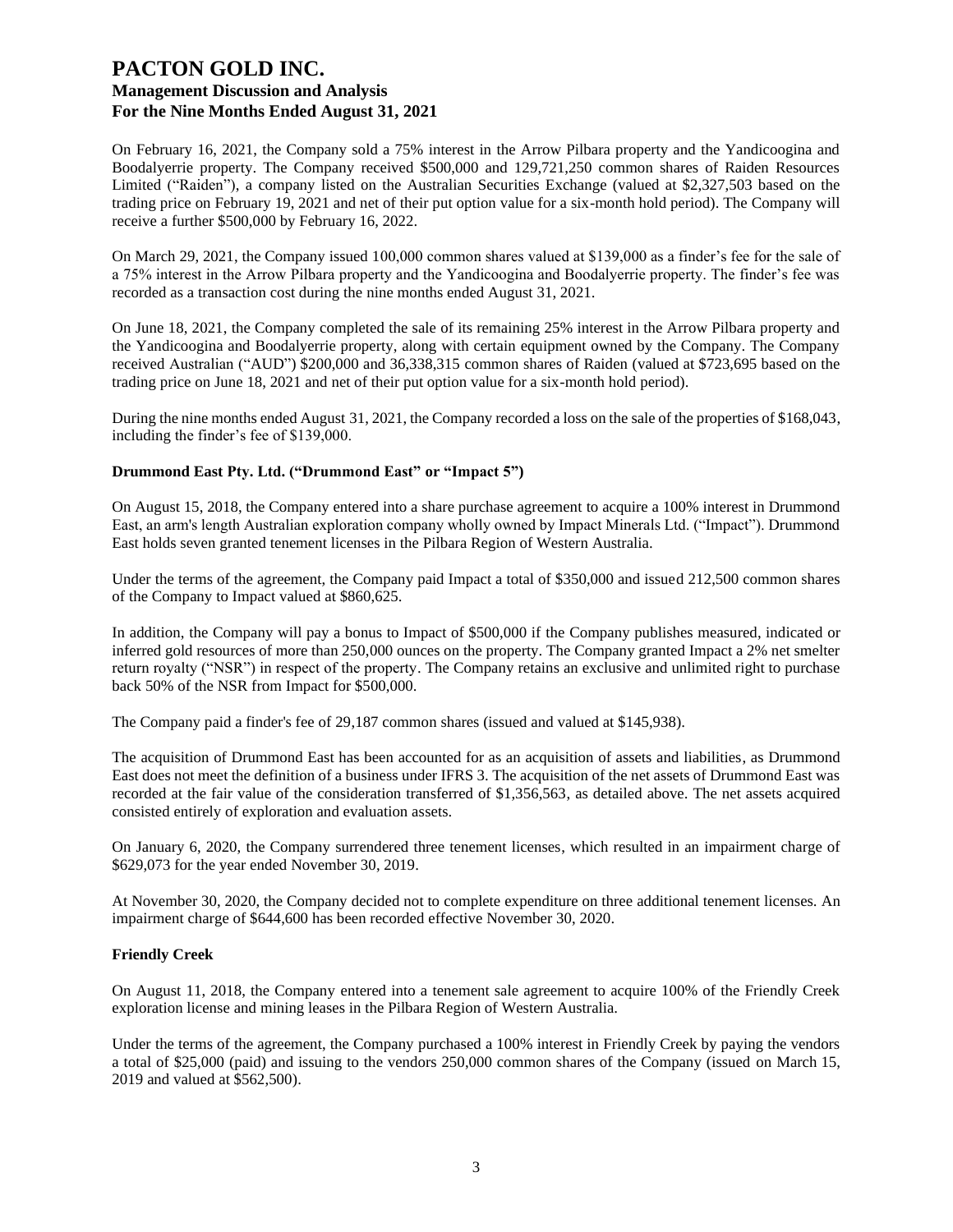#### **Yandicoogina and Boodalyerrie**

On September 25, 2018, the Company entered into a tenement sale agreement to acquire 100% of both the Yandicoogina and Boodalyerrie exploration licenses and mining leases from Gardner Mining Pty. Ltd. ("Gardner Mining"), an Australian proprietary limited exploration company.

Under the terms of the agreement, the Company purchased a 100% ownership interest in projects by paying Gardner Mining \$25,000 (paid) and issuing to Gardner Mining 300,000 common shares of the Company (issued on March 8, 2019 and valued at \$720,000).

#### See **Arrow (Pilbara) Pty. Ltd.** above.

#### **Golden Palms Project**

On November 5, 2018, the Company entered into a tenement sale agreement to acquire the Golden Palms tenement license in Western Australia.

Under the terms of the agreement, Pacton can purchase 100% of the property by paying a total of \$100,000 (paid) and issuing 40,000 common shares on completion of the transaction (issued and valued at \$40,000).

#### **Hong Kong Project**

On November 23, 2018, the Company entered into a tenement sale agreement to acquire a 70% interest in the Hong Kong project from Clancy Exploration Ltd. ("Clancy"), an Australian Securities Exchange-listed exploration company.

Under the terms of the agreement, the Company purchased a 70% interest in the Hong Kong project by paying Clancy \$200,000 (paid) and issuing to Clancy 378,061 common shares of the Company (issued and valued at \$1,323,215). In addition, the Company issued 30,000 common shares valued at \$82,500 as a finder's fee on the project.

Upon completion of the acquisition, the Company and Clancy will enter into a joint venture, with Pacton acting as operator of the Hong Kong project. A minimum of AUD \$520,000 must be spent by the Company within two years of completion of the transaction. Clancy will be free carried with respect to expenditures until a decision to mine is made unanimously by both parties.

At November 30, 2020, the Company decided not to complete expenditure on the tenement license. An impairment charge of \$1,624,322 has been recorded effective November 30, 2020.

#### **Keras Project**

On October 18, 2018, the Company entered into a grant of gold rights agreement to acquire the conglomerate gold rights of Calidus Resources Ltd. ("Calidus") in both the Marble Bar sub basin and the northeast Pilbara sub basin of Western Australia's Pilbara craton.

Under the terms of the agreement, the Company will acquire the gold rights by paying \$10,000 (paid) and issuing Calidus or its nominees 700,000 common shares of the Company (issued and valued at \$1,925,000) and deferred compensation of 300,000 additional common shares of the Company (issued and valued at \$330,000). A minimum of AUD \$55,000 must be spent by the Company on each anniversary of the completion of the transaction.

On January 6, 2020, the Company decided not to pursue further exploration on the project. An impairment charge of \$2,221,479 has been recorded effective November 30, 2019.

#### **Tardarinna Project**

On March 22, 2019, the Company entered into a tenement sale agreement to acquire the Tardarinna tenement license in Western Australia.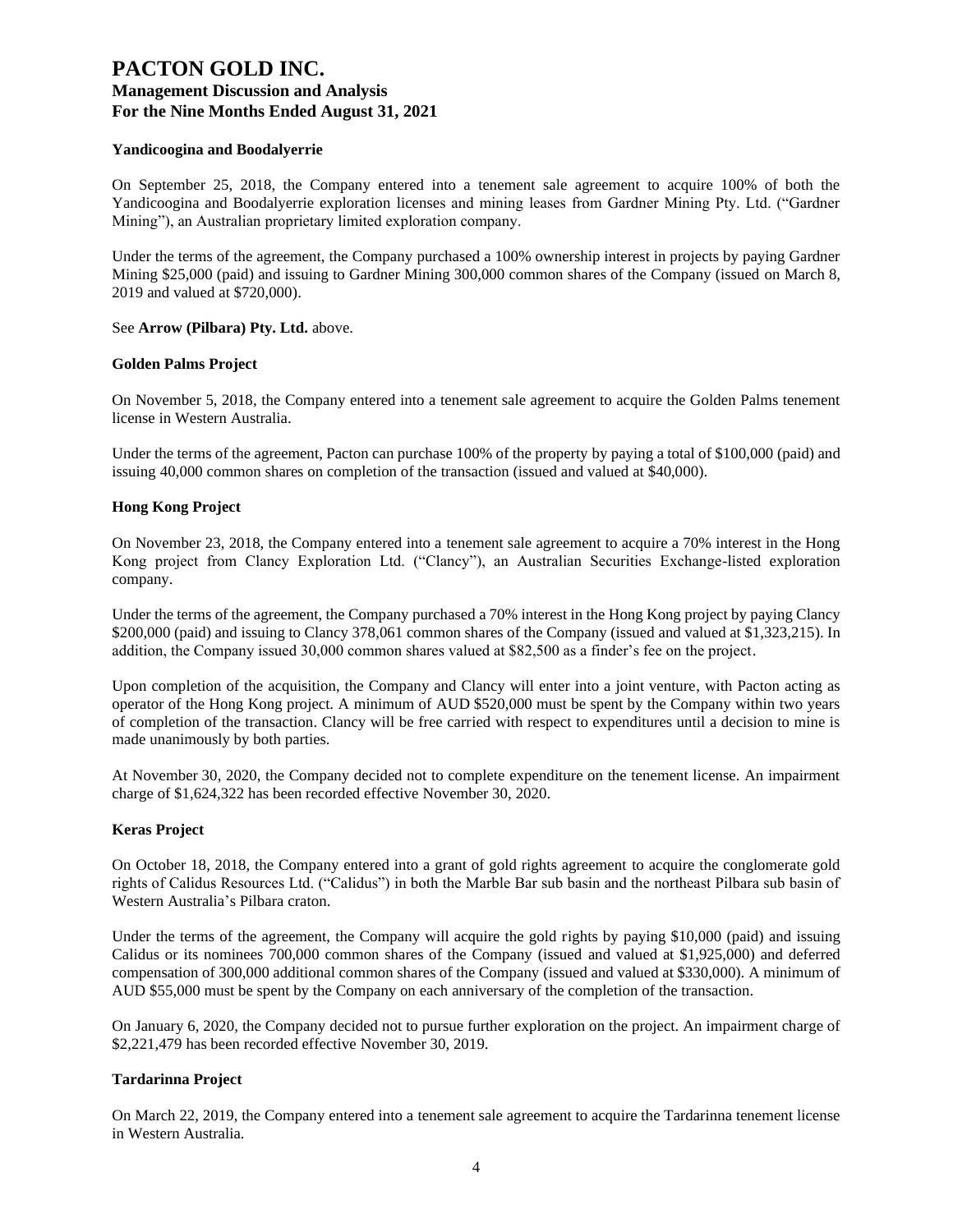Under the terms of the agreement, the Company acquired a 100% interest in the property by issuing 125,000 common shares on completion of the transaction (issued and valued at \$281,250).

#### **Sandstorm Royalties**

On May 25, 2020, the Company entered into an agreement with Sandstorm Gold Ltd. ("Sandstorm"), whereby the Company granted Sandstorm a 1% NSR on all the tenements owned by Pacton in Australia for \$81,819. The tenements covered are part of Arrow Pilbara, Friendly Creek, Yandicoogina and Boodalyerrie, Golden Palms Project, Hong Kong Project and Tardarinna Project above. The Company also assigned its royalty buyback on Drummond East to Sandstorm.

#### **Exploration on the Pilbara Project**

In October 2019, geological prospecting and sampling programs were conducted on Pacton's Impact 5 and Boodalyerrie projects, and the southwest (Arrow South) and southeast (Friendly Creek, Hong Kong and Golden Palms) portions of the large Egina area project. Geological mapping and sampling were carried out to establish a geochemical reference dataset on the Impact 5 tenement, located 17 kilometres (or "km") northwest of Novo Resources Corp.'s Beaton's Creek project. The October 2019 exploration at the Egina projects consisted of geological sampling of gravel deposits on the southern Egina tenements and leases, and also on the large Arrow South tenement to establish geochemical datasets for more advanced exploration. At Boodalyerrie, located 120 km southeast of Marble Bar, mapping and vein sampling was undertaken in areas of complex vein stockworking, preliminary to a planned 2020 detailed mapping and sampling program.

An early 2020 exploration program was cancelled due to Western Australian COVID-19 travel and activity restrictions.

In October 2020, a two-team mapping and 500-sample gravel and regolith program was completed. The program objective was to conduct reconnaissance surveys on the northern part of the North Arrow project to identify structural and geochemical extensions of layered orogenic gold deposits that occur along the southwestern terminus of the Wohler Shear Zone. Several deposits of this type are now recognized, including the De Grey's recently discovered HEMI deposit.

#### **EXPLORATION PROJECTS – CANADA**

#### Red Lake Project

On May 23, 2017, the Company entered into an option agreement to earn a 100% interest in 14 mineral claims in the Red Lake Mining District, located in Ontario. Under the terms of the agreement, the Company was required to make cash payments and issue common shares of the Company as follows:

- Issue 30,000 common shares of the Company (issued and valued at \$42,000) and pay \$16,000 (paid) within five days of approval by the TSX-V, which was received on May 26, 2017;
- Pay \$12,000 on or before May 26, 2018 (paid);
- Pay \$16,000 on or before May 26, 2019 (paid); and
- Pay \$26,000 on or before May 26, 2020 (paid).

The claims are subject to an underlying 2% NSR.

On May 23, 2017, and as amended November 23, 2017, June 14, 2018 and May 22, 2019, the Company entered into an additional option agreement to earn a 100% interest in 30 additional mineral claims in the Red Lake Mining District, located in Ontario. Under the terms of the agreement, the Company was required to make cash payments and issue common shares of the Company as follows:

- Issue 250,000 common shares of the Company (issued and valued at \$350,000) within five days of approval by the TSX-V, which was received on May 26, 2017;
- Pay \$20,000 on or before June 30, 2018 (paid);
- Pay \$80,000 on or before January 31, 2019 (paid); and
- Pay \$150,000 on or before June 30, 2019 (paid).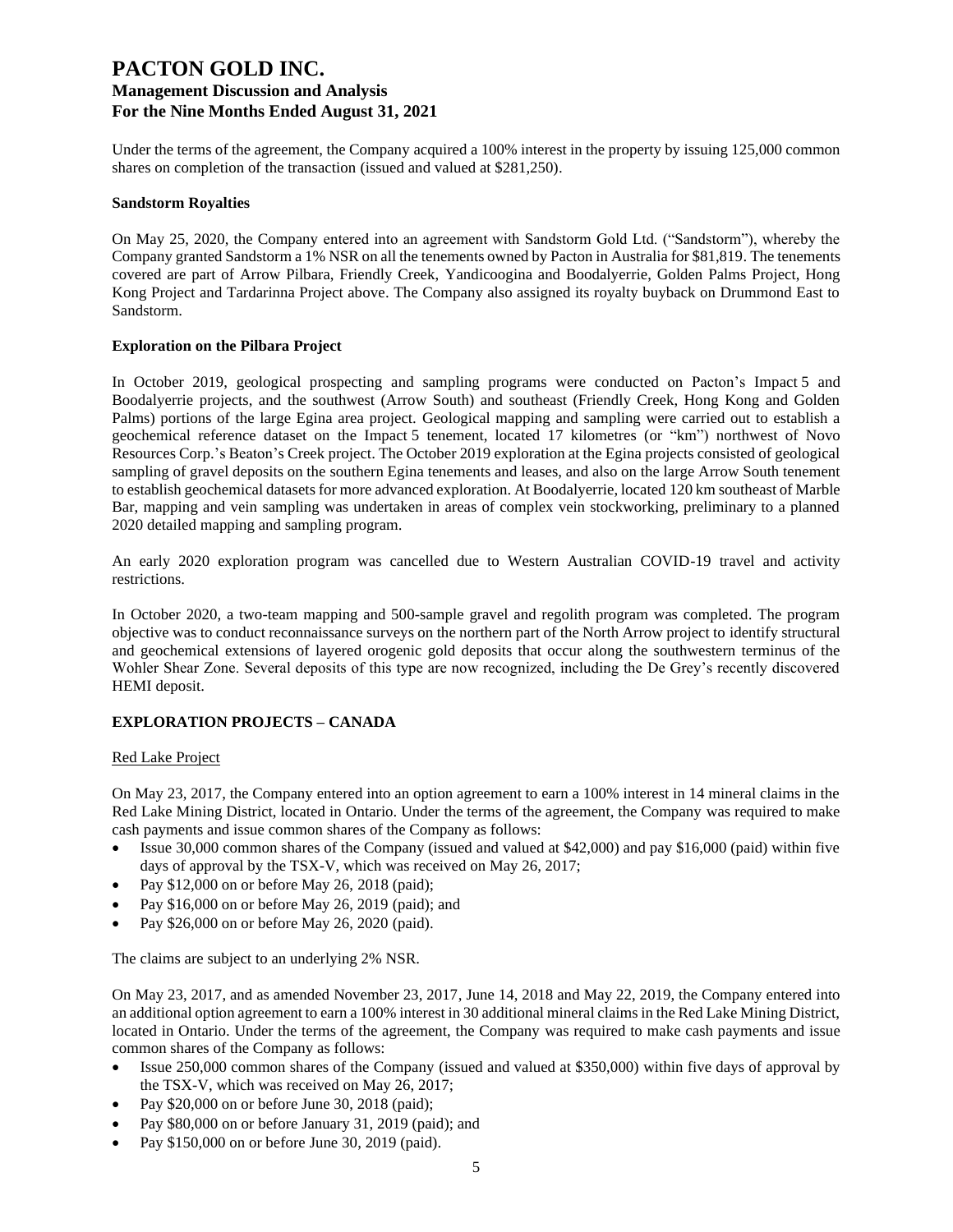The vendors retain a 2.5% NSR, of which two-fifths (1%) can be repurchased by the Company for \$1,500,000. On October 25, 2018, one of the vendors became a director of the Company.

On November 1, 2018, the Company entered into an option agreement to earn a 100% interest in 12 mineral claims in the Red Lake Mining District, located in Ontario. Under the terms of the agreement, the Company was required to make cash payments and issue common shares of the Company as follows:

- Pay \$15,000 on or before November 6, 2018 (paid);
- Pay \$15,000 (paid) and issue 10,000 common shares of the Company (issued and valued at \$25,500) within five days of approval by the TSX-V, which was received November 19, 2018;
- Pay \$40,000 (paid) and issue 7,500 common shares of the Company on or before November 19, 2019 (issued and valued at \$7,875); and
- Pay \$40,000 (paid) and issue 7,500 common shares of the Company on or before November 19, 2020 (issued and valued at \$7,425).

The vendors retain a NSR that ranges from 0.25% to 2.25%, of which one-half can be repurchased by the Company for \$250,000.

On January 29, 2019, the Company entered into an agreement to acquire a 100% interest in additional mineral claims in the Red Lake Mining District, located in Ontario. The Company issued 19,231 common shares on February 6, 2019 valued at \$48,077. The claims are subject to a 0.25% to 2.25% NSR, of which a portion can be repurchased by the Company for \$250,000.

On February 12, 2019, the Company entered into an agreement to acquire a 100% interest in additional mineral claims in the Red Lake Mining District, located in Ontario. The Company paid \$15,000 and on February 28, 2019 issued 7,500 common shares valued at \$19,125. The claims are subject to a 2% NSR, of which one-half can be repurchased by the Company for \$200,000.

On February 20, 2019, the Company entered into an option agreement to acquire a 100% interest in additional mineral claims in the Red Lake Mining District, located in Ontario. Under the terms of the agreement, the Company must make cash payments and issue common shares of the Company as follows:

- Pay up to \$30,000 on behalf of the vendor for exploration expenditures (paid);
- Issue 12,500 common shares of the Company within five days of approval by the TSX-V, which was received March 5, 2019 (issued and valued at \$31,250);
- Pay \$50,000 (paid) and issue 10,000 common shares of the Company on or before March 5, 2020 (issued and valued at \$8,500); and
- Pay \$50,000 (paid) and issue 12,500 common shares of the Company on or before March 5, 2021 (issued and valued at \$9,750).

The claims are subject to a 0.25% to 1.75% NSR, of which a portion can be repurchased by the Company at a rate of \$250,000 for each 0.25% portion that is repurchased.

On March 13, 2019, the Company entered into an option agreement to acquire a 100% interest in additional mineral claims in the Red Lake Mining District, located in Ontario. Under the terms of the agreement, the Company must make cash payments and issue common shares of the Company as follows:

- Pay up to \$40,000 on behalf of the vendor for exploration expenditures (paid);
- Issue 10,000 common shares of the Company within five days of approval by the TSX-V, which was received March 21, 2019 (issued and valued at \$23,000);
- Pay \$50,000 (paid) and issue 10,000 common shares of the Company on or before March 21, 2020 (issued and valued at \$6,000); and
- Pay \$50,000 (paid) and issue 12,500 common shares of the Company on or before March 21, 2021 (issued and valued at \$10,875).

The claims are subject to a 2.5% NSR, of which one-half can be repurchased by the Company for \$2,000,000.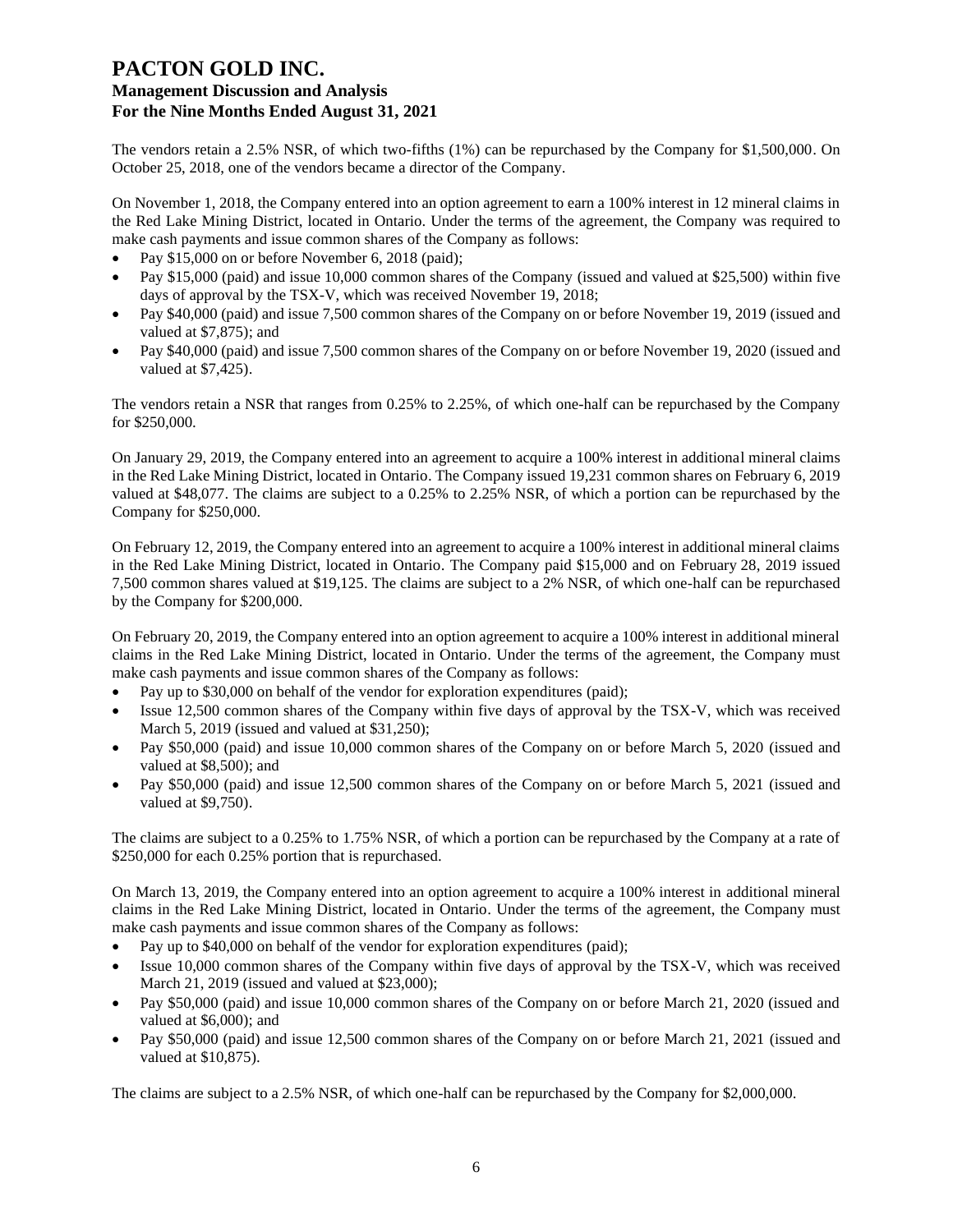On April 23, 2019, the Company entered into an option agreement to acquire a 100% interest in additional mineral claims in the Red Lake Mining District, located in Ontario. Under the terms of the agreement, the Company was required to make cash payments and issue common shares of the Company as follows:

- Pay \$30,000 (paid) and issue 10,000 common shares of the Company (issued and valued at \$16,500) within five days of approval by the TSX-V, which was received on May 6, 2019;
- Pay \$30,000 (paid) and issue 15,000 common shares of the Company on or before May 6, 2020 (issued and valued at \$11,250); and
- Pay \$30,000 (paid) on or before May 6, 2021.

On July 23, 2019, the Company entered into two agreements to acquire 100% interests in additional mineral claims in the Red Lake Mining District, located in Ontario. Under the terms of each agreement, the Company must make a cash payment of \$100,000 and issue 40,000 common shares of the Company upon approval by the TSX-V. A total of \$200,000 was paid and 80,000 common shares were issued and valued at \$140,000.

On October 22, 2019, the Company entered into an option agreement to acquire a 100% interest in additional mineral claims in the Red Lake Mining District, located in Ontario. Under the terms of the agreement, the Company must make cash payments and issue common shares of the Company as follows:

- Pay \$35,000 (paid) and issue 15,000 common shares of the Company within five days of approval by the TSX-V, which was received November 6, 2019 (issued and valued at \$16,500);
- Pay \$22,500 (paid) and issue 15,000 common shares of the Company on or before November 6, 2020 (issued and valued at \$14,850);
- Pay \$22,500 and issue 15,000 common shares of the Company on or before November 6, 2021;
- Pay \$22,500 and issue 15,000 common shares of the Company on or before November 6, 2022; and
- Pay \$22,500 and issue 15,000 common shares of the Company on or before November 6, 2023.

The claims are subject to a 0.25% to 2.25% NSR, of which one-half may be repurchased by the Company for \$1,000,000.

On April 1, 2020, the Company accepted a purchase agreement with TomaGold Corporation ("TomaGold"), whereby the Company will acquire all of TomaGold's interest, being 39.5%, in a joint venture it currently holds with Evolution Mining and Newmont Corporation (formerly GoldCorp Inc. when TomaGold entered into the joint venture) ("Evolution Mining") on the Sidace Property, located in the Red Lake Mining District in Ontario.

Under the terms of the agreement, the Company must pay and issue the following to TomaGold:

- Upon final acceptance of the transaction by the TSX-V, pay \$250,000 (paid) and issue 1,000,000 common shares (issued and valued at \$750,000);
- Within six months of TSX-V acceptance, pay \$250,000 (paid) and issue \$800,000 worth of common shares at a price per share equal to the greater of \$1.60 and the five-day volume weighted average price of the Company's shares immediately preceding the date of issuance (issued 500,000 shares); and
- Upon the Company filing a NI 43-101 technical report on the property showing a gold resource estimate of 750,000 ounces or greater of gold, issue 416,666 common shares or pay \$500,000.

During the nine months ended August 31, 2021, the Company increased its interest to 46.7% as a result of expenditures made on behalf of the joint venture.

On April 23, 2020, the Company entered into an option agreement to acquire a 100% interest in additional mineral claims in the Red Lake Mining District, located in Ontario. Under the terms of the agreement, the Company must make cash payments and issue common shares of the Company as follows:

- Pay \$15,000 (paid) and issue 25,000 common shares of the Company on or before April 30, 2020 (issued and valued at \$20,000);
- Pay \$15,000 (paid) and issue 15,000 common shares (issued and valued at \$13,950) of the Company on or before April 30, 2021; and
- Pay \$25,000 (paid) and issue 15,000 common shares (issued and valued at \$13,950) of the Company on or before April 30, 2022.

The claims are subject to a 1.5% NSR, of which one-half may be repurchased by the Company for \$500,000.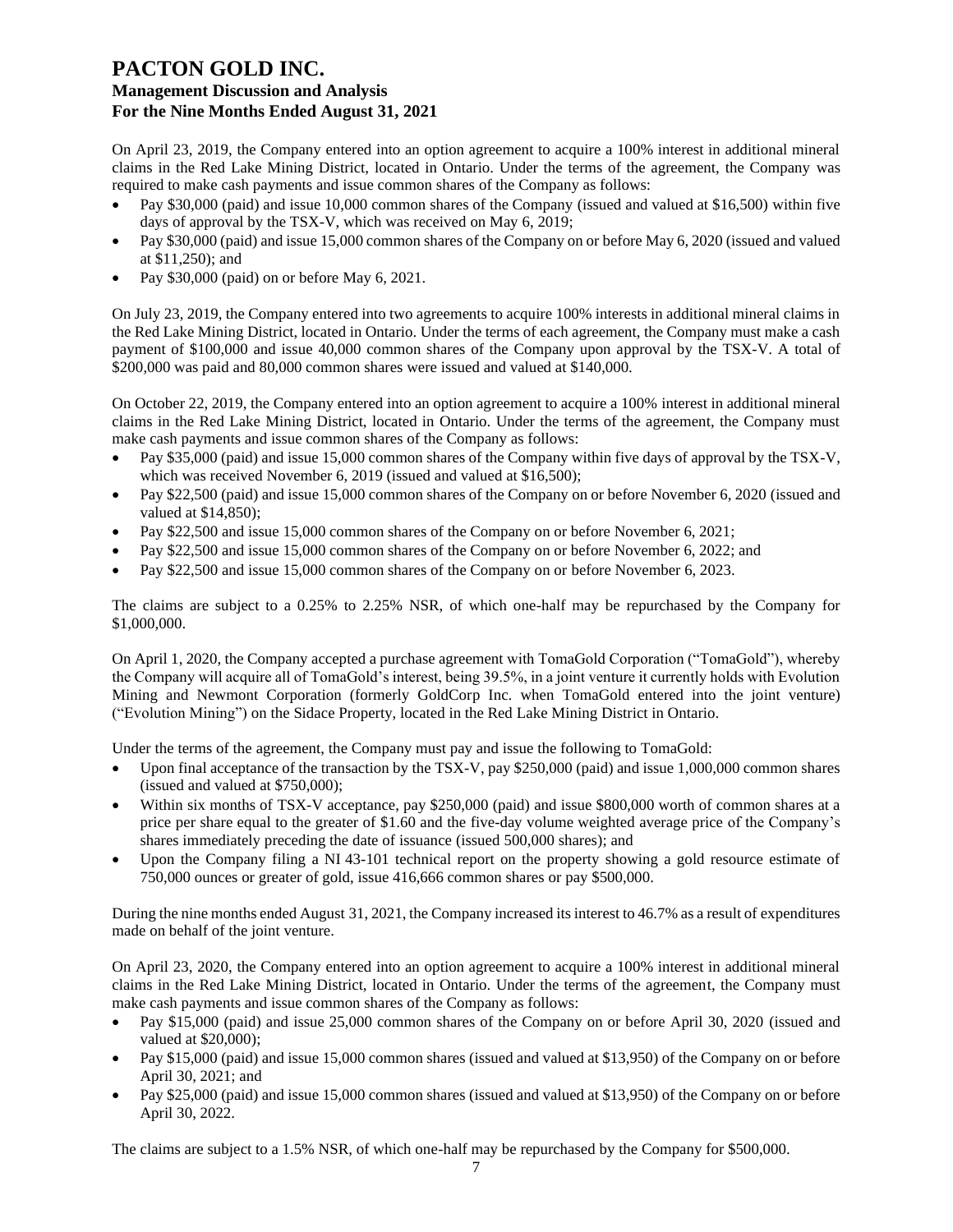On April 24, 2020, the Company entered into an option agreement to acquire a 100% interest in additional mineral claims in the Red Lake Mining District, located in Ontario. Under the terms of the agreement, the Company must make cash payments and issue common shares of the Company as follows:

- Pay \$6,000 (paid) and issue 10,000 common shares of the Company on or before April 30, 2020 (issued and valued at \$8,000);
- Pay \$10,000 (paid) and issue 10,000 common shares of the Company on or before April 30, 2021 (issued and valued at \$7,900); and
- Pay \$20,000 and issue 10,000 common shares of the Company on or before April 30, 2022.

The claims are subject to a 1.5% NSR, of which one-half may be repurchased by the Company for \$400,000.

On March 3, 2021, the Company entered into amendment agreement to acquire one additional mineral claim for the Red Lake Project through its April 24, 2020 option agreement. As consideration, the Company paid \$500 and issued 30,000 common shares valued at \$22,500.

On May 25, 2020, the Company entered into an agreement with Sandstorm, whereby the Company granted Sandstorm a 0.5% to 1% NSR on certain mineral claims owned by the Company in Red Lake, and certain mineral claims in which the Company was currently earning an interest in Red Lake. As of August 31, 2021, the Company has received \$190,911 for the mineral claims it owns. Sandstorm has agreed to pay an additional \$27,273 once the Company has earned a 100% interest in the remaining Red Lake mineral claims. The Company also assigned its royalty buybacks on all Red Lake agreements to Sandstorm.

On June 24, 2020, the Company announced the commencement of fieldwork for the 2020 exploration program at its Red Lake project in Ontario. Working with AI specialists, Windfall Geotek, Pacton has identified five priority target areas, including the Carricona East target, where recent reconnaissance drilling hit mineralization, including 17.2 grams per tonne ("g/t") Au over 0.5 metres (or "m") at shallow depth (see below). The program will include drilling, as well as regional soil sampling and geophysics.

The first phase of drilling on the Red Lake project was completed, with highlights including a near surface interval of 17.2 g/t Au over 0.5 m at Carricona and the successful delineation of interpreted structure through the MD Corridor South Fault. The first phase of drilling began at Carricona due to the surface showing present and ease of access while the LP extension fault locations required access trails to be established. The interpreted LP extension has been consistently identified in drilling along a 5-kilometre length, marked by intense silicification and quartz vein stockworks with variable amounts of sulphide mineralization. A series of 10 stratigraphic holes were drilled across the interpreted location of the southern LP fault extension. All of the holes encountered a well-developed fault and variable widths of associated alteration, quartz veining and sulphide mineralization with no significant elevated Au values. A further three holes were completed along the northern parallel fault and are awaiting final ICP analysis due to the presence of sphalerite and broad alteration, as pictured below. Phase 2 drilling continues to vector in on potential Au targets within the Madsen-Dixie Fault corridor, building on Phase 1 drilling in combination with further geophysical, ground programs and AI targets, as described above.

On July 23, 2020, the Company announced a new expansion drill program at the Sidace JV project in Red Lake. Pacton (39.5% interest) and JV partner, Evolution Mining (60.5% interest), have approved a \$2.44 million exploration program that includes 11,500 m of drilling, together with re-logging and re-sampling historic drill core and geophysics. Both Pacton and Evolution Mining will be contributing to the program budget, and Pacton will run the program as operator.

On September 15, 2020, the Company announced completion of high-resolution airborne magnetic surveys on certain properties within the Company's Red Lake project. Initial survey results have defined multiple prospective areas of folding and faulting, most notably at the Gullrock property (a part of the Red Lake project).

On April 14, 2021, the Company announced completion of its winter drill programs at its Sidace and Red Lake projects:

• On the Sidace Property, all three winter drill program phases were completed for a total of 11,575 m in 18 holes. There were strong results from Phase 1. Assays included high-grade and widespread mineralization with significant results. Phases 2 and 3 drilling targeted the extension of Upper Duck and Anderson zones and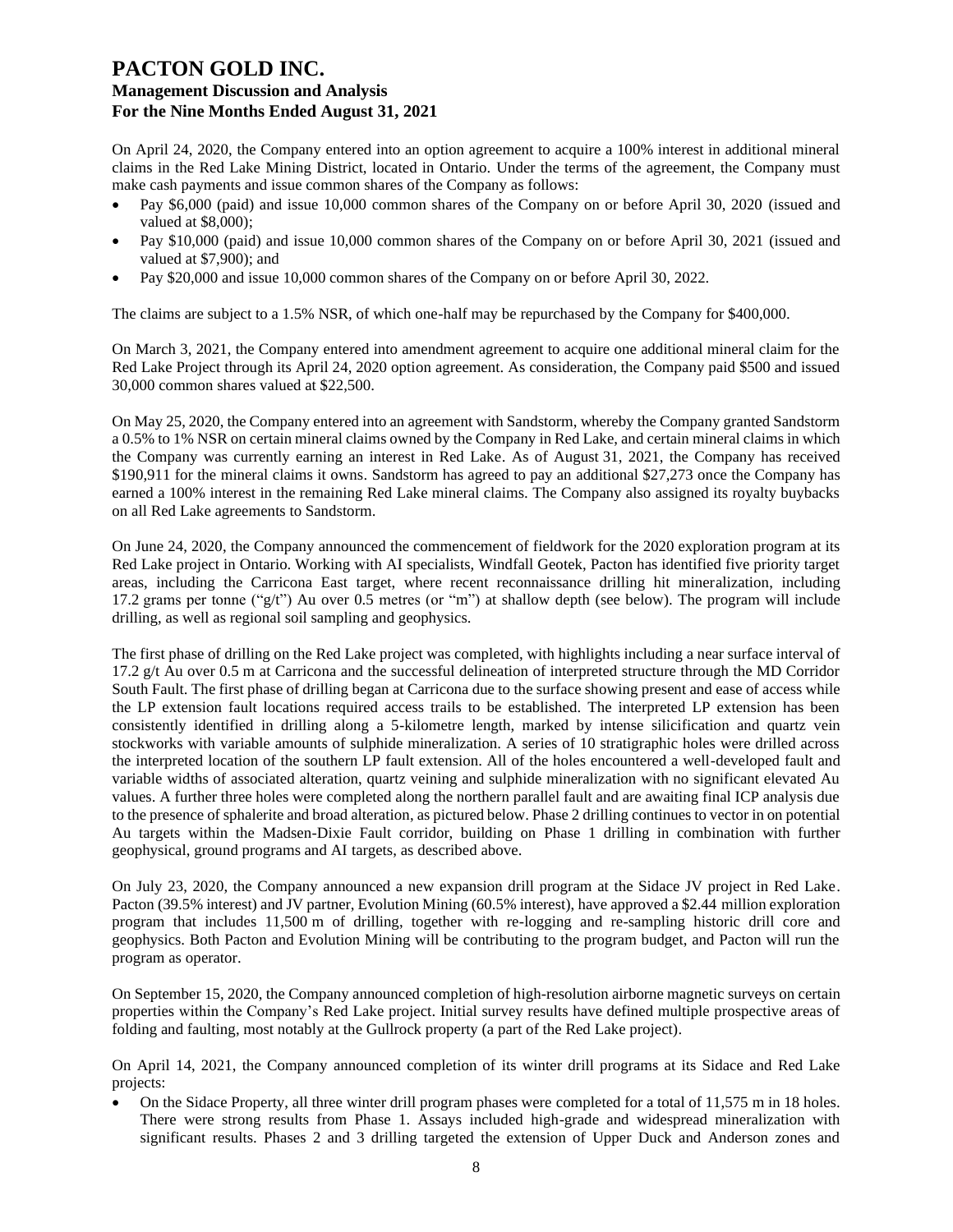encountered geology indicative of known mineralized zones for which assays are pending. Following receipt of assays, Pacton will prioritize the next round of drill targets to be tested during the next phase of exploration.

• On the Red Lake Project, the winter drill campaign has been completed for a total of 8,919 m drilled in 24 holes for which assays are pending. Pacton will begin an extensive summer surface exploration campaign, including approximately 8,000 soil samples, prospecting, till sampling, mapping and outcrop stripping. These initiatives will advance the project by enhancing targeting for existing prospects and generating additional drill targets for the next winter drill campaign. Surface crews will mobilize to the project in May 2021. Following receipt of assays, Pacton will complete the evaluation of drill hole geology, together with results from the upcoming summer surface program to refine drill targets for follow up drilling campaign anticipated to begin in fall 2021.

On May 26, 2021, the Company announced that field crews have mobilized to the Red Lake project for the summer 2021 surface program, which is now underway. The Company is undertaking a comprehensive exploration program, including soil and till sampling, prospecting and outcrop stripping. Results from the surface program will enhance targeting and generate additional drill targets for the next drilling campaign, expected to begin in late 2021.

On September 16, 2021, the Company released assays from Phase 2 of the 18-hole winter drill program at the Sidace project in Red Lake. Drilling intercepted mineralization in seven out of eight holes and extended the Upper Duck zone down plunge, as well as along strike in multiple horizons, including 20.6 g/t gold over 1.0 m. These results follow the successful Phase 1 drilling, which hit high-grade and widespread mineralization and extended the Main zone in all directions, including 9.0 g/t gold over 2.3 m.

On September 22, 2021, the Company announced that its drilling had intersected gold over a 600 m strike length on a newly identified gold trend. The Faulkenham gold trend consists of near-surface mineralization approximately 140 m from the claim boundary with PureGold's Madsen mine project and will be prioritized for follow-up during the next drill program.

## **RESULTS OF OPERATIONS**

#### **Three Months Ended August 31, 2021**

During the three months ended August 31, 2021, the Company reported a net loss of \$266,036 (2020 - \$2,448,380). The Company's loss included expenditures as follows:

- Consulting fees of \$307,548 (2020 \$617,154) were lower due to a decrease in the use of consultants;
- Management fees of \$22,500 (2020 \$22,500) were comparable to the prior period;
- Office and miscellaneous of \$17,633 (2020 \$39,217) decreased due to a decrease in travel expenses compared to the prior year quarter;
- Professional fees of \$37,375 (2020 \$61,563) were higher in 2020 due to legal fees;
- Rent of \$30,000 (2020 \$30,000) was comparable to the prior period;
- Share-based payments of \$nil (2020 \$1,688,352) decreased in the current period as no stock options were granted during the period;
- Shareholder communications and investor relations of \$18,898 (2020 \$107,395) were lower in the current period due to a decrease in services being used and a decrease in promotional activities;
- Transfer agent and filing fees of \$1,579 (2020 \$16,176) decreased due to less filing fees compared to the prior period;
- Other income of \$92,069 (2020 \$131,936) decreased compared to the prior period, as a result of a higher flowthrough premium on the prior year flow-through expenditures;
- Gain on marketable securities of \$283,126 (2020 \$nil) increased due to appreciation in the share price of the Company's marketable securities and the reduction of its put option premium on the securities' hold periods, which were acquired from the sale of exploration and evaluation assets in the current period; and
- Loss on disposal of exploration and evaluation assets of \$211,285 (2020 \$nil) related to the sale of the 75% and 25% interests in the Arrow Pilbara property and the Yandicoogina and Boodalyerrie property.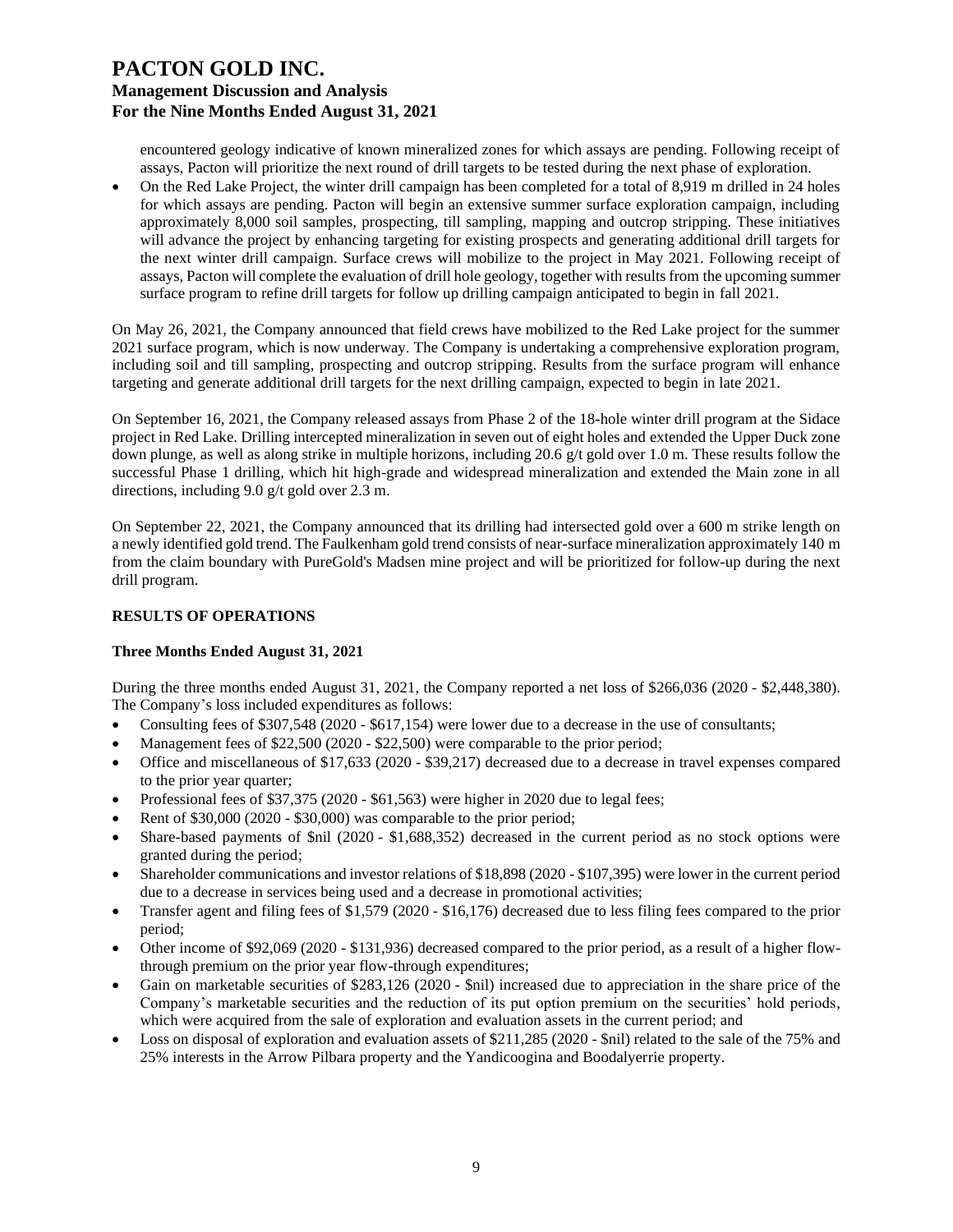## **Nine Months Ended August 31, 2021**

During the nine months ended August 31, 2021, the Company reported a net loss of \$1,160,099 (2020 - \$3,647,614). The Company's loss included expenditures as follows:

- Consulting fees of \$955,728 (2020 \$1,286,082) were lower due to a decrease in the use of consultants;
- Management fees of \$67,500 (2020 \$67,500) were comparable to the prior period;
- Office and miscellaneous of \$97,039 (2020 \$254,866) decreased due to a decrease in travel expenses compared to the prior year quarter;
- Professional fees of \$182,396 (2020 \$254,386) were lower due to a decrease in legal fees;
- Rent of \$88,000 (2020 \$72,333) increased from the prior period due to an increase in shared office rental rates;
- Share-based payments of \$nil (2020 \$1,688,352) decreased in the current period as no stock options were granted during the period;
- Shareholder communications and investor relations of \$208,433 (2020 \$454,421) were lower in the current period due to a decrease in services being used and a decrease in promotional activities;
- Transfer agent and filing fees of \$30,030 (2020 \$62,399) decreased due to less filing fees compared to the prior period;
- Part XII.6 tax of \$35,858 (2020 \$16,614) was a result of incurring eligible expenditures later in calendar 2020 for flow-through proceeds renounced under the Look-back Rule in relation to the Company's December 2019 flow-through financing;
- Interest income of \$14,278 (2020 \$12,119) increased as a result of a higher proportion of cash being held in term deposits;
- Other income of \$387,790 (2020 \$498,555) decreased compared to the prior period, as a result of a higher flowthrough premium on the prior year flow-through expenditures;
- Gain on marketable securities of \$478,434 (2020 \$nil) increased due to appreciation in the share price of the Company's marketable securities, which were acquired from the sale of exploration and evaluation assets in the current period; and
- Loss on disposal of exploration and evaluation assets of \$379,328 (2020 \$nil) related to the sale of the 75% and 25% interests in the Arrow Pilbara property and the Yandicoogina and Boodalyerrie property.

#### **SELECTED ANNUAL INFORMATION (\$000s, except loss per share)**

|                                         | November 30,<br>2020 | November 30,<br>2019 | November 30,<br>2018 |
|-----------------------------------------|----------------------|----------------------|----------------------|
| Revenue                                 |                      |                      |                      |
| Net loss                                | (6, 533)             | (10,674)             | (7,065)              |
| Basic and diluted loss per common share | (0.23)               | (0.72)               | (0.96)               |
| Total assets                            | 21,788               | 12,500               | 9,408                |
| Long-term debt                          |                      |                      |                      |
| Dividends                               |                      |                      |                      |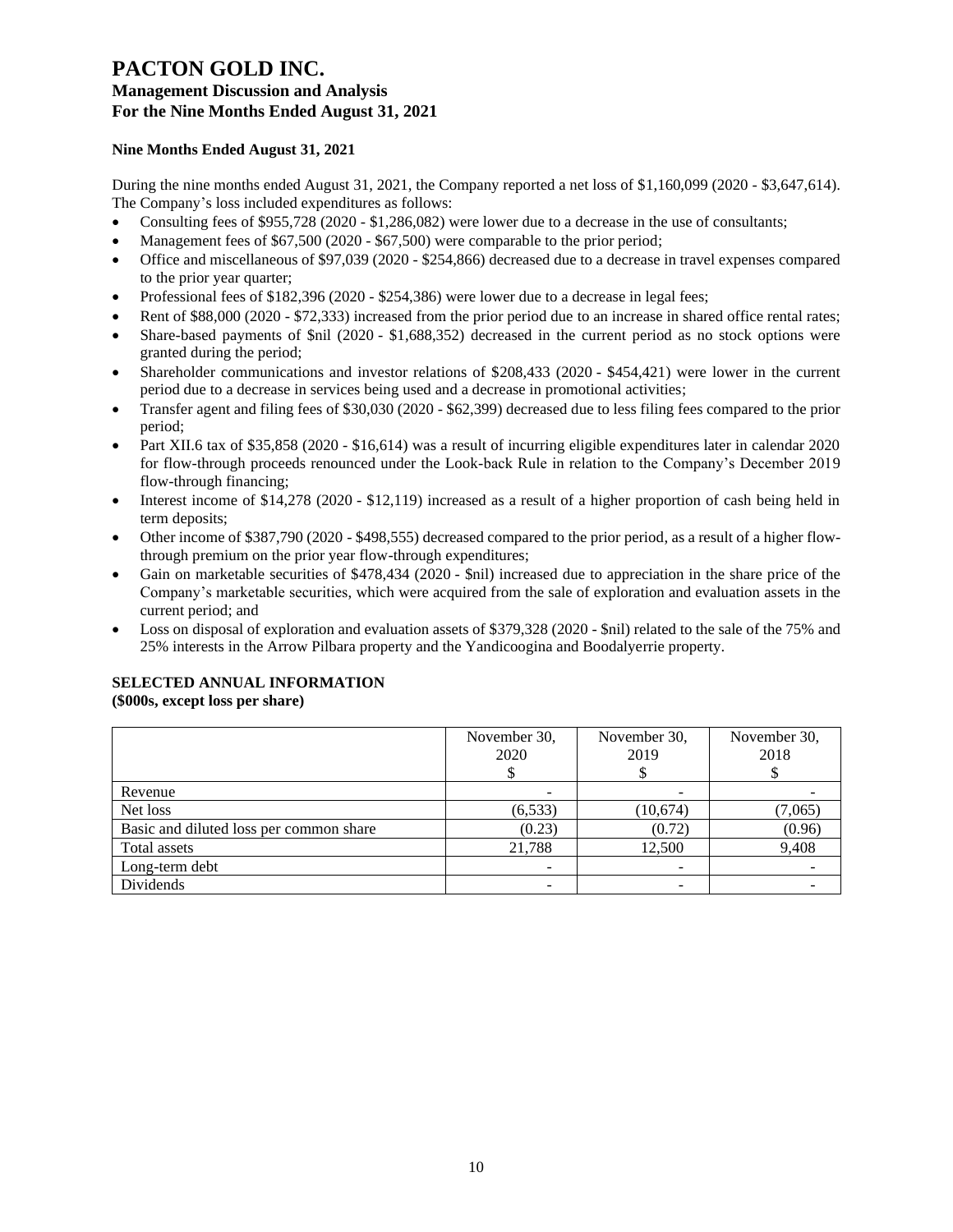# **PACTON GOLD INC. Management Discussion and Analysis**

## **For the Nine Months Ended August 31, 2021**

#### **SUMMARY OF QUARTERLY RESULTS (\$000s, except earnings per share)**

Results for the eight most recently completed quarters are summarized as follows:

| For the periods ending            | August 31,<br>2021 | May 31,<br>2021 | February 28,<br>2021 | November 30,<br>2020 |
|-----------------------------------|--------------------|-----------------|----------------------|----------------------|
| Revenue                           |                    |                 |                      |                      |
| Net loss                          | (266)              | (432)           | (462)                | (2,886)              |
| Basic and diluted loss per common |                    |                 |                      |                      |
| share                             | (0.01)             | (0.01)          | (0.01)               | (0.09)               |
| Total assets                      | 23,418             | 23,527          | 24,509               | 21,788               |
| Non-current financial liabilities |                    | ۰               |                      |                      |

| For the periods ending            | August 31,<br>2020 | May 31,<br>2020 | February 29,<br>2020 | November 30,<br>2019 |
|-----------------------------------|--------------------|-----------------|----------------------|----------------------|
| Revenue                           |                    |                 |                      |                      |
| Net loss                          | (2, 448)           | (520)           | (679)                | (7, 379)             |
| Basic and diluted loss per common |                    |                 |                      |                      |
| share                             | (0.09)             | (0.02)          | (0.03)               | (0.41)               |
| Total assets                      | 24,088             | 19,173          | 16,998               | 12,500               |
| Non-current financial liabilities |                    |                 |                      |                      |

## **LIQUIDITY AND CAPITAL RESOURCES**

The Company had cash and cash equivalents of \$1,149,588 and working capital of \$4,389,594 at August 31, 2021, compared to \$2,721,339 of cash and cash equivalents and \$1,908,492 of working capital at November 30, 2020.

The Company's accounts payable and accrued liabilities at August 31, 2021 were \$412,213 (November 30, 2020 - \$1,029,424).

The Company has taken the following measures to address working capital concerns during the 2020 and 2021 fiscal periods, and as of the date of this MD&A:

- On December 23, 2019 and January 17, 2020, the Company closed a private placement in two tranches. The Company issued 1,322,732 units at a price of \$1.20 per unit for gross proceeds of \$1,587,280. Each unit consists of one common share and one share purchase warrant. Each warrant entitles the holder to acquire one common share at a price of \$1.80 for a period of two years from the date of issuance. The Company also issued 3,173,758 flow-through common shares at a price of \$1.30 per share for gross proceeds of \$4,125,886.
- On June 24, 2020 and July 9, 2020, the Company closed a private placement in two tranches. The Company issued 2,773,000 common shares at a price of \$0.70 per share and 2,856,226 common shares at a price of \$0.70 per share for gross proceeds of \$3,940,458. The Company also issued 1,300,000 flow-through common shares at a price of \$0.77 per share and 2,122,000 flow-through common shares at a price of \$0.79 for gross proceeds of \$2,677,380.
- On December 16, 2020, the Company completed a private placement for gross proceeds of \$3,637,000. The Company issued 1,807,778 units at a price of \$0.90 per unit for gross proceeds of \$1,627,000. Each unit consisted of one common share of the Company and one share purchase warrant. Each warrant entitles the holder to acquire one common share of the Company at an exercise price of \$1.25 for a period of two years. The Company also issued 2,010,000 flow-through common shares at a price of \$1.00 per share for gross proceeds of \$2,010,000.
- On February 16, 2021, the Company sold a 75% interest in the Arrow Pilbara property and the Yandicoogina and Boodalyerrie property. The Company received \$500,000 and 129,721,250 common shares of Raiden, a company listed on the Australian Securities Exchange (valued at \$2,327,503 based on the trading price on February 19, 2021 and net of their put option value for a six-month hold period). The Company will receive a further \$500,000 by February 16, 2022.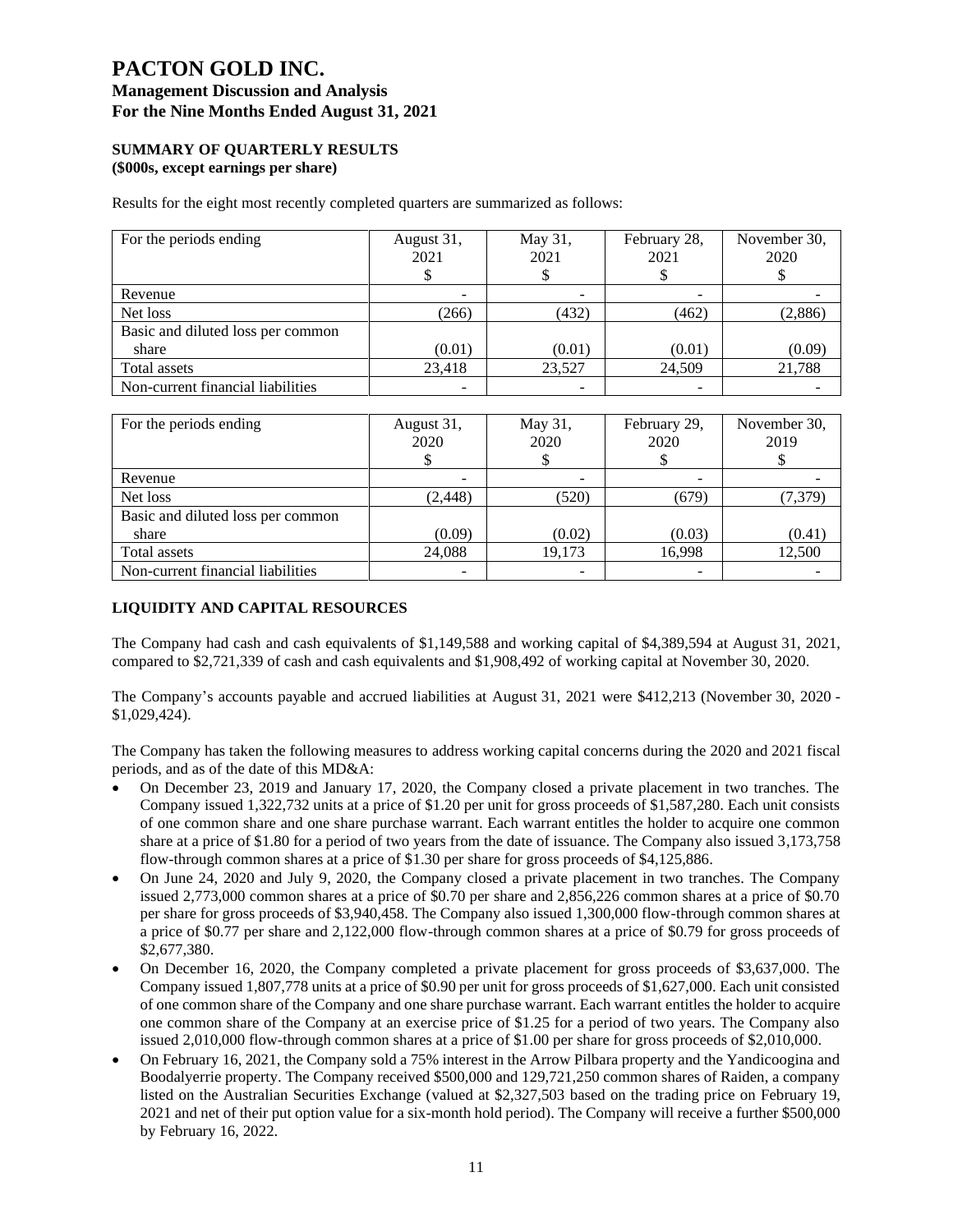• On June 18, 2021, the Company completed the sale of its remaining 25% interest in the Arrow Pilbara property and the Yandicoogina and Boodalyerrie property, along with certain equipment owned by the Company. The Company completed the sale and received AUD \$200,000 and 36,338,315 common shares of Raiden (valued at \$723,695 based on the trading price on June 18, 2021 and net of their put option value for a six-month hold period).

The Company will need to obtain additional financing for working capital purposes and to continue exploration on its exploration and evaluation assets for the 2021 fiscal year.

At August 31, 2021, the Company had a remaining commitment to incur exploration expenditures of \$nil (November 30, 2020 - \$297,143), \$nil (November 30, 2020 - \$1,676,380) and \$312,033 (November 30, 2020 - \$nil) in relation to its June 2020, July 2020 and December 2020 flow-through share financings, respectively.

#### **EVENTS SUBSEQUENT TO AUGUST 31, 2021**

None.

#### **TRANSACTIONS WITH RELATED PARTIES**

These amounts of key management compensation are included in the amounts shown on the condensed consolidated interim statements of comprehensive loss and were incurred in the normal course of operations:

|                                                     | <b>Nine Months</b><br><b>Ended</b><br><b>August 31, 2021</b> |              |  | <b>Nine Months</b><br><b>Ended</b><br><b>August 31, 2020</b> |  |  |
|-----------------------------------------------------|--------------------------------------------------------------|--------------|--|--------------------------------------------------------------|--|--|
| Short-term compensation<br>Share-based compensation | S                                                            | 733.500<br>- |  | 457,500<br>482,388                                           |  |  |
|                                                     |                                                              | 733,500      |  | 939,888                                                      |  |  |

Short-term compensation was paid or accrued as follows:

- \$180,000 (2020 \$nil) in consulting fees to a private company controlled by the interim CEO;
- \$67,500 (2020 \$67,500) in management fees to a private company controlled by a director (previously the interim CEO);
- \$81,000 (2020 \$80,000) in professional fees to a private company controlled by the CFO;
- \$135,000 (2020 \$135,000) in exploration and evaluation assets to a director;
- \$180,000 (2020 \$175,000) in exploration and evaluation assets to a director; and
- \$90,000 (2020 \$nil) in exploration and evaluation assets to a director;

Transactions with related parties are included in the amounts shown on the condensed consolidated interim statements of comprehensive loss:

|                                                                |   | <b>Nine Months</b><br><b>Nine Months</b><br><b>Ended</b><br><b>Ended</b><br><b>August 31, 2020</b><br><b>August 31, 2021</b> |     |        |
|----------------------------------------------------------------|---|------------------------------------------------------------------------------------------------------------------------------|-----|--------|
| Related company with a common officer (rent)                   |   | 72,000                                                                                                                       |     | 54,000 |
| Related company controlled by officer and director (consulting |   |                                                                                                                              |     |        |
| fees and office and miscellaneous)                             | S | 130,500                                                                                                                      | \$. |        |
| Related company controlled by officer and director (geological |   |                                                                                                                              |     |        |
| fees included in exploration and evaluation assets)            |   |                                                                                                                              |     | 60,000 |

As at August 31, 2021, the Company has outstanding amounts payable to officers and directors of the Company of \$4,170 (November 30, 2020 - \$75,382) for outstanding fees and expenses and \$1,067 (November 30, 2020 - \$1,102) receivable from a company with a common officer for shared expenses. The amounts payable are non-interest-bearing, uncollateralized and repayable on demand.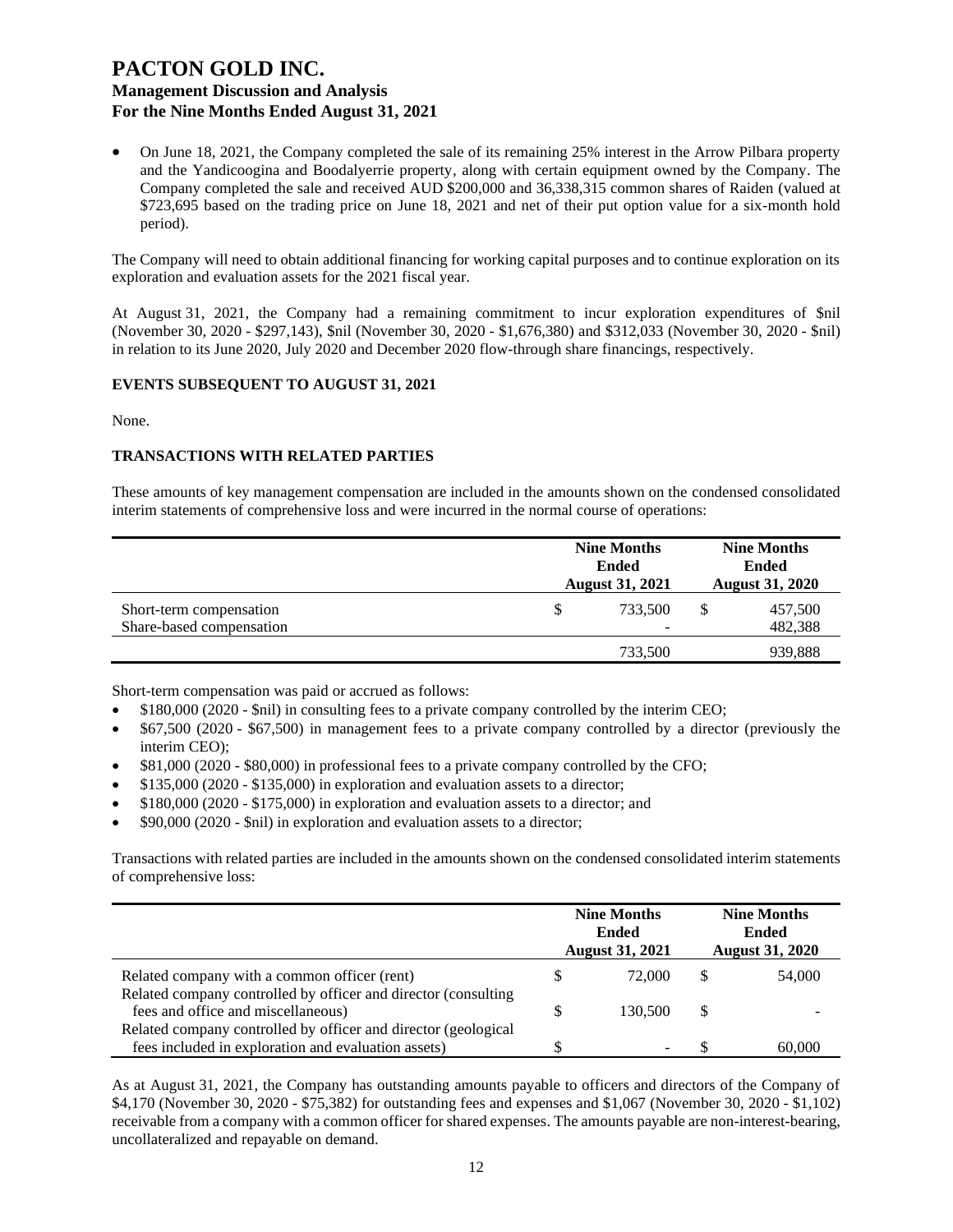# **PACTON GOLD INC. Management Discussion and Analysis**

# **For the Nine Months Ended August 31, 2021**

As at August 31, 2021, the Company has prepaid expenses with a related company with a common officer of \$8,400 (November 30, 2020 - \$nil) for prepaid rent.

## **COMMITMENTS**

See **Liquidity and Capital Resources** for the Company's flow-through share expenditure commitments.

## **OFF-BALANCE SHEET ARRANGEMENTS**

The Company has not entered into any off-balance sheet arrangements.

## **FINANCIAL INSTRUMENTS**

Financial instruments are agreements between two parties that result in promises to pay or receive cash or equity instruments. The Company classifies its financial instruments as follows: cash and cash equivalents and marketable securities, as fair value through profit or loss; receivables, as amortized cost; and accounts payable and accrued liabilities, as amortized cost. The carrying values of these instruments approximate their fair values due to their short term to maturity.

The following table sets forth the Company's financial assets measured at fair value by level within the fair value hierarchy:

| <b>August 31, 2021</b>    |   | <b>Level 1</b> |     | Level 2        |          | Level 3 |   | <b>Total</b> |
|---------------------------|---|----------------|-----|----------------|----------|---------|---|--------------|
| Cash and cash equivalents | S | 1,149,588      | -\$ |                | \$       |         | S | 1,149,588    |
| Marketable securities     |   | 3,529,632      |     |                |          |         |   | 3,529,632    |
|                           |   | 4,679,220      | \$  |                | \$<br>Ξ. |         |   | 4,679,220    |
|                           |   |                |     |                |          |         |   |              |
| <b>November 30, 2020</b>  |   | <b>Level 1</b> |     | <b>Level 2</b> |          | Level 3 |   | Total        |
| Cash and cash equivalents |   | 2,721,339      | \$  |                |          |         |   | 2,721,339    |

The Company has exposure to the following risks from its use of financial instruments:

- Credit risk;
- Liquidity risk; and
- Market risk.

## Credit risk

Credit risk is the risk that one party to a financial instrument will cause a financial loss for the other party by failing to discharge an obligation. The Company manages credit risk, in respect of cash, by placing it at major Canadian financial institutions. Included in receivables is \$122,264 (November 30, 2020 - \$271,753) owing from the Canada Revenue Agency and the Australian Taxation Office. The Company has minimal credit risk.

#### Liquidity risk

Liquidity risk is the risk that the Company will not be able to meet its financial obligations as they fall due. The Company's approach to managing liquidity is to ensure, as far as possible, that it will always have sufficient liquid funds to meet its liabilities when due, under both normal and stressed conditions, without incurring unacceptable losses or risking damage to the Company's reputation. The contractual financial liabilities of the Company as of August 31, 2021 equal \$412,213 (November 30, 2020 - \$1,029,424). All of the liabilities presented as accounts payable and accrued liabilities are due within 30 days of August 31, 2021.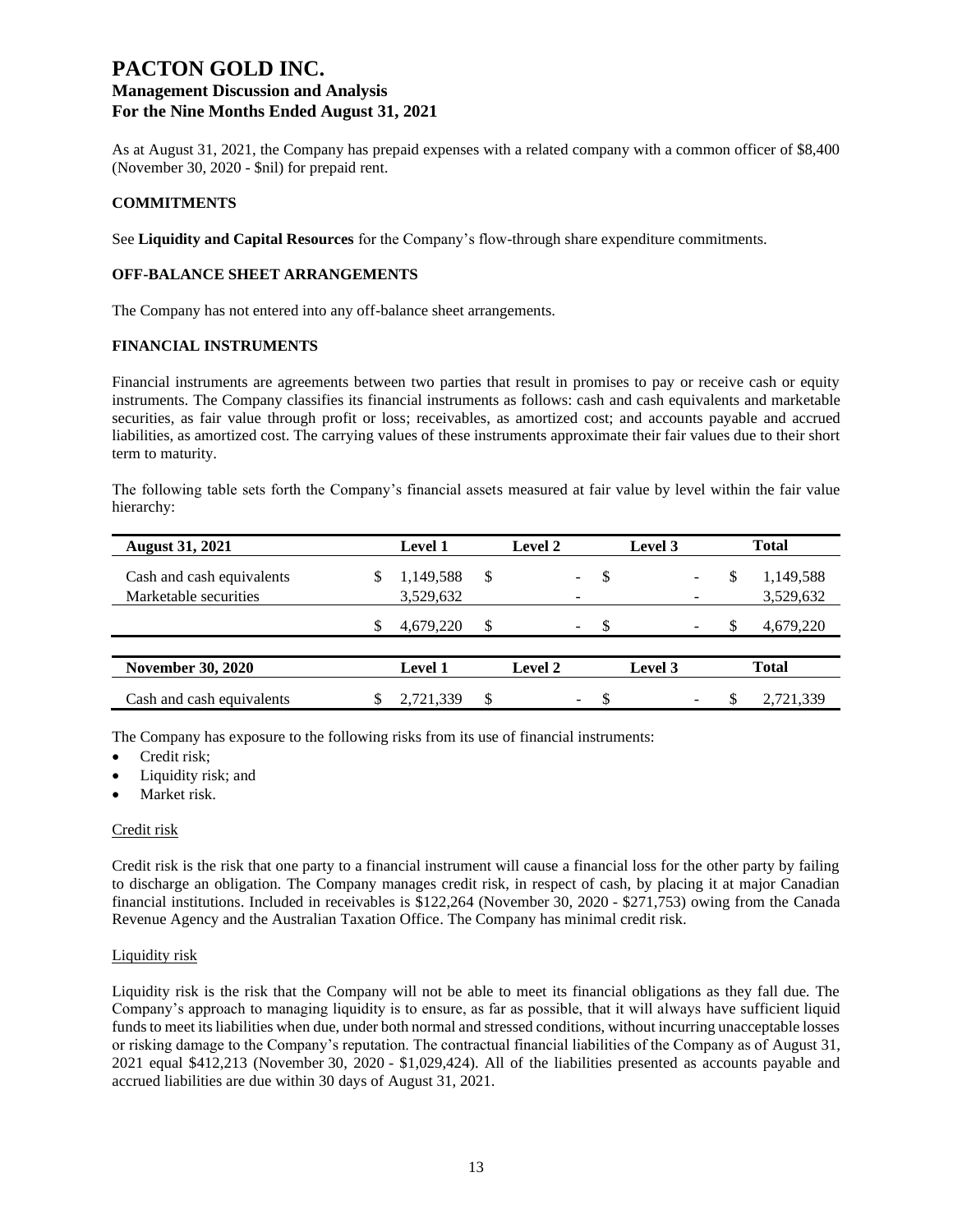#### Market risk

Market risk is the risk that changes in market prices, such as foreign exchange rates and interest rates, will affect the Company's income or the value of its holdings of financial instruments. The objective of market risk management is to manage and control market risk exposure within acceptable parameters, while optimizing the return on capital.

- *i*) *Currency risk* Currency risk is the risk that the fair value or future cash flows will fluctuate as a result of changes in foreign exchange rates. The Company has operations in Canada and Australia and incurs operating and exploration expenditures in both currencies. The fluctuation of the Canadian dollar in relation to the AUD will have an impact upon the results of the Company. The Company does not hold substantial funds in a foreign currency, and only a small amount of its accounts payable and accrued liabilities is denominated in AUD. A fluctuation in the exchanges rates between the Canadian and Australian dollars of 10% would result in a \$1,900 change in the Company's cash, \$300 change in accounts payable and accrued liabilities, and \$672,400 change in other comprehensive income (loss). The Company does not use any techniques to mitigate currency risk.
- *ii) Interest rate risk –* Interest rate risk is the risk that future cash flows will fluctuate as a result of changes in market interest rates. Interest earned on cash is at nominal interest rates, and therefore, the Company does not consider interest rate risk to be significant. The Company has no interest-bearing financial liabilities.
- *iii) Other price risk –* Other price risk is the risk that the fair value or future cash flows of a financial instrument will fluctuate due to changes in market prices, other than those arising from interest rate risk. The Company is exposed price risk on its marketable securities.

#### Capital management

The Company considers its capital to be comprised of shareholders' equity.

The Company manages the capital structure and makes adjustments to it in light of changes in economic conditions and the risk characteristics of the underlying assets. To maintain or adjust the capital structure, the Company may attempt to issue new shares. Although the Company has been successful at raising funds in the past through the issuance of capital stock, it is uncertain whether it will continue this method of financing due to the current difficult market conditions.

In order to facilitate the management of its capital requirements, the Company prepares expenditure budgets that are updated as necessary depending on various factors, including successful capital deployment and general industry conditions.

Management reviews the capital structure on a regular basis to ensure that the above objectives are met. There have been no changes to the Company's approach to capital management during the nine months ended August 31, 2021. The Company is not subject to externally imposed capital requirements.

#### **RISKS AND UNCERTAINTIES**

The Company, and the securities of the Company, should be considered a highly speculative investment. The following risk factors should be given special consideration when evaluating an investment in any of the Company's securities.

There are a number of outstanding securities and agreements pursuant to which common shares of the Company may be issued in the future. This will result in further dilution to the Company's shareholders.

The Company has a very limited history of operations, is in the early stage of development, and has received no revenues other than insignificant interest revenues following its transition to a mineral exploration and development company. As such, the Company is subject to many risks common to such enterprises. There can be no assurance that the Company will be able to obtain adequate financing in the future or, if available, that the terms of such financing will be favourable. The Company does not anticipate paying any dividends in the near future.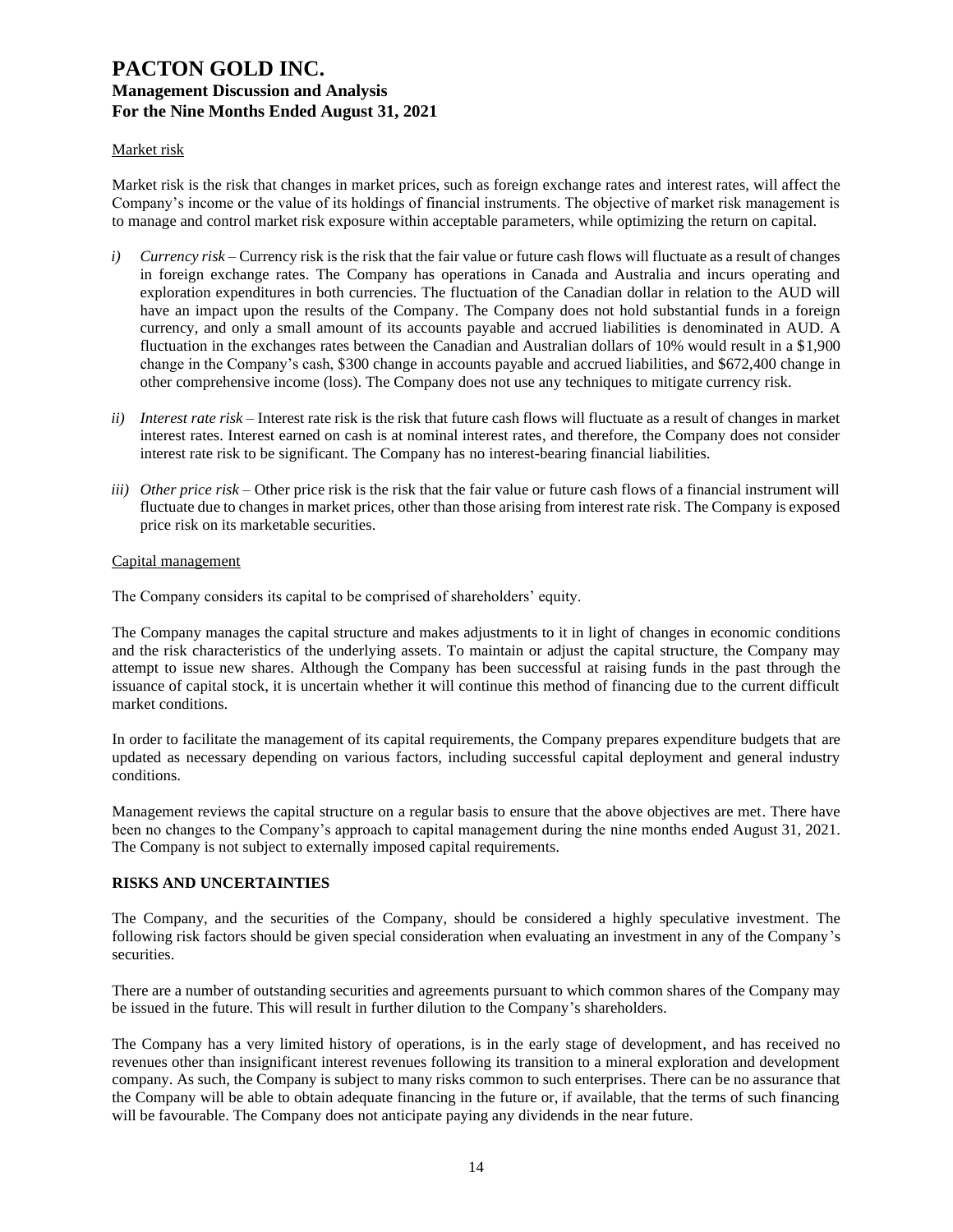Although the Company has taken steps to verify the title to mineral properties in which it has acquired an interest, no assurance whatsoever can be given that the Company's interests may not be challenged by third parties. If challenged, and if the challenge is sustained, it will have an adverse effect on the business of the Company. Title to mineral properties may be subject to unregistered prior agreements or transfers and may also be affected by undetected defects or the rights of indigenous peoples.

Environmental legislation is becoming increasingly stringent and costs and expenses of regulatory compliance are increasing. The impact of new and future environmental legislation on the Company's operations may cause additional expenses and restrictions. If the restrictions adversely affect the scope of exploration and development on the mineral properties, the potential for production on the properties may be diminished or negated.

The exploration of mineral properties involves significant risks, which even experience, knowledge and careful evaluation may not be able to avoid. The price of metals has fluctuated widely, particularly in recent years, as it is affected by numerous factors that are beyond the Company's control, including international economic and political trends, expectations of inflation or deflation, currency exchange fluctuations, interest rate fluctuations, global or regional consumptive patterns, speculative activities and increased production due to new extraction methods. The effect of these factors on the price of metals, and therefore, the economic viability of the Company's interests in the mineral properties cannot be accurately predicted. Furthermore, changing conditions in the financial markets, and Canadian income tax legislation may have a direct impact on the Company's ability to raise funds for exploration expenditures. A drop in the availability of equity financings will likely impede spending. As a result of all these significant risks, it is quite possible that the Company may lose its investments in the Company's mineral property interests.

## **CRITICAL ACCOUNTING ESTIMATES**

The Company makes estimates and assumptions about the future that affect the reported amounts of assets and liabilities. Estimates and judgments are continually evaluated based on historical experience and other factors, including expectations of future events that are believed to be reasonable under the circumstances. In the future, actual experience may differ from these estimates and assumptions.

The effect of a change in an accounting estimate is recognized prospectively by including it in comprehensive income (loss) in the year of the change, if the change affects that year only, or in the year of the change and future years, if the change affects both.

Information about critical judgments in applying accounting policies that have the most significant risk of causing material adjustment to the carrying amounts of assets and liabilities recognized in the consolidated financial statements within the next fiscal year are included in note 5 of the condensed consolidated interim financial statements.

#### **FUTURE ACCOUNTING STANDARDS**

For details of the Company's future accounting standards, including accounting standards not yet adopted and accounting standards amended but not yet effective, please refer to note 4 of the Company's consolidated financial statements.

#### **DISCLOSURE OVER INTERNAL CONTROLS AND INTERNAL CONTROLS OVER FINANCIAL REPORTING**

There have been no significant changes to the Company's internal control environment during the nine months ended August 31, 2021 that would have materially affected the Company's internal controls over financial reporting.